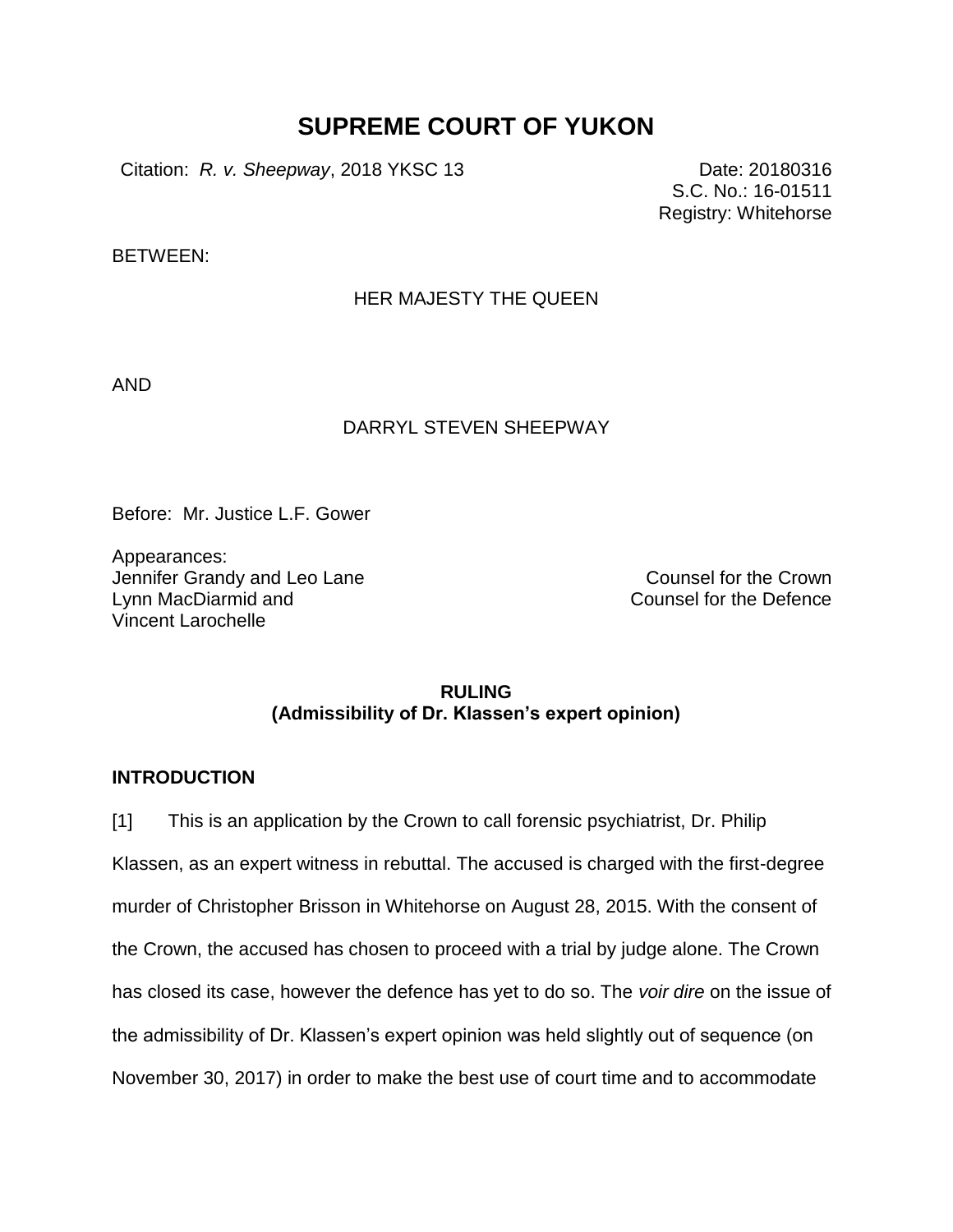Dr. Klassen's potential travel to Whitehorse for the trial. As time was of the essence, I gave my oral ruling on December 1, 2017, with written reasons to follow.

[2] Mr. Sheepway admits shooting Mr. Brisson with a shotgun, after struggling with him for control of the gun, from a distance of about two meters, and killing him. He also admits responsibility for manslaughter, but denies that he had the intention to murder Mr. Brisson, in part because he was under the influence of crack cocaine.

[3] The only issues at trial are: (1) whether Mr. Sheepway had the intent to murder, i.e. that he intended to kill or that he intended to cause bodily harm that he knew was likely to cause death; and (2) whether the murder was planned and deliberate.

[4] The Crown submits that Dr. Klassen's evidence goes to Mr. Sheepway's mental state at the time of the shooting. The defence objects to the Crown calling Dr. Klassen on the basis that his evidence does not meet the relevance and necessity criteria set out in the leading case of *R. v. Mohan*, [1994] 2 S.C.R. 9 ("*Mohan").*

[5] I previously allowed an application by the defence to introduce the expert psychiatric opinion of Dr. Shabehram Lohrasbe on the impact of addiction and intoxication by cocaine and crack cocaine on Mr. Sheepway's mental state at the time of the shooting. More specifically, he was qualified as a forensic psychiatrist testifying on the formation of intent and the impacts of intoxication and dependence on crack cocaine, as well as the causes and consequences of abnormal mental states. This evidence was adduced both by Dr. Lohrasbe's written report and his oral testimony. My written reasons for that decision are cited as 2018 YKSC 12.

[6] The Crown essentially seeks to have Dr. Klassen qualified to testify in the same areas as Dr. Lohrasbe.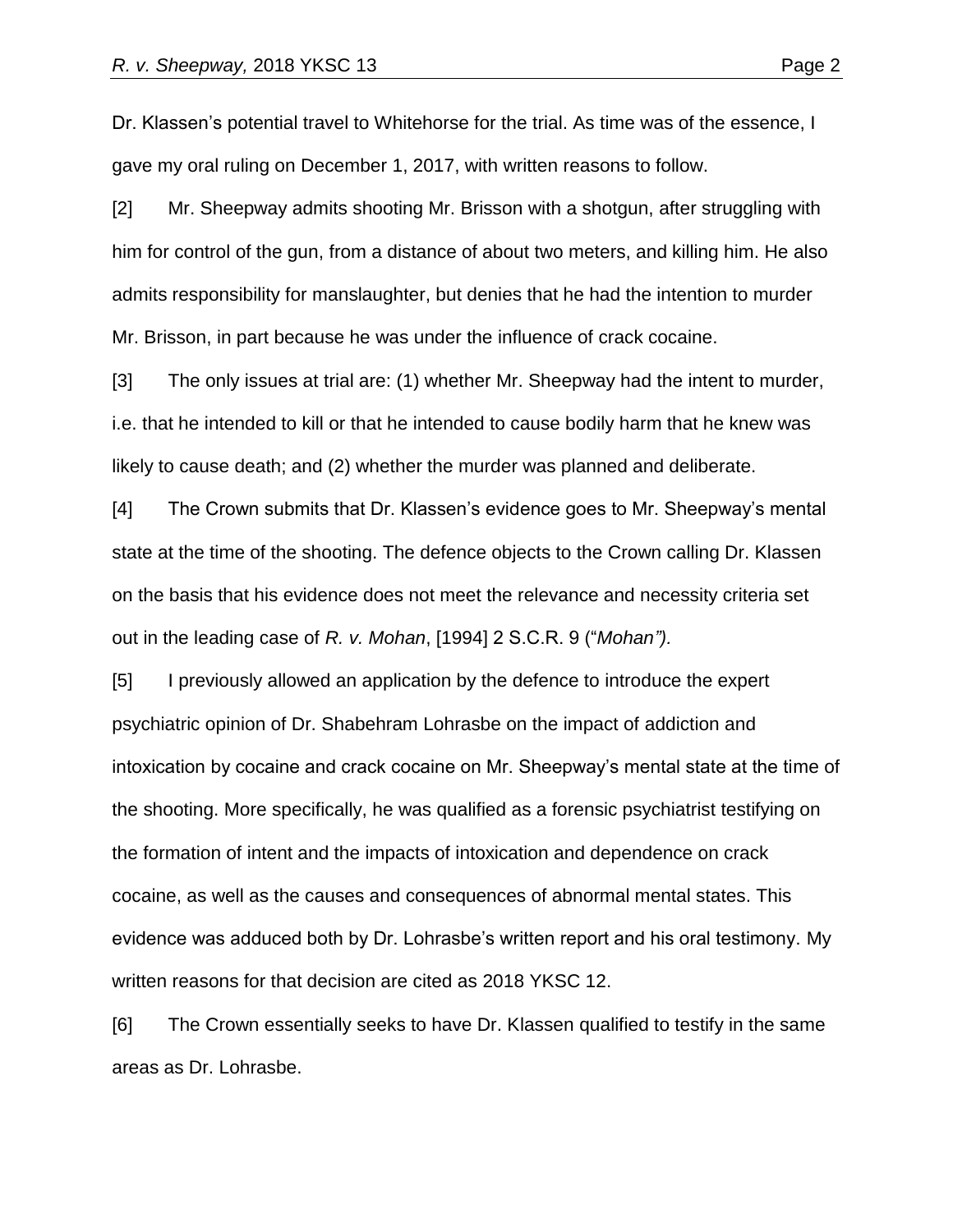[7] I allowed Dr. Klassen to testify about the matters in his written report of November 11, 2017 (Exhibit 3 on the *voir dire*), although I ruled that he not give direct testimony about the middle four paragraphs on page 27 of the report, which have to do with Mr. Sheepway's conduct and behaviour before and after the homicide. That said, the defence did not object to the Crown asking Dr. Klassen questions about Dr. Lohrasbe's opinions on Mr. Sheepway's conduct and behaviour.

[8] These are my written reasons. Because this application and the earlier one involving Dr. Lohrasbe have many similarities, there is also a significant overlap in my reasons here and those cited earlier. However, for the sake of convenience, I will repeat here much of what I said there.

#### **ANALYSIS**

#### *1. The Threshold Criteria*

[9] The law governing the admissibility of expert opinion evidence is wellestablished. It depends firstly upon the application of the criteria set out in *Mohan*, cited above:

- 1) relevance;
- 2) necessity in assisting the trier of fact;
- 3) the absence of any exclusionary rule; and
- 4) a properly qualified expert.

These are referred to as the threshold requirements of admissibility: *White Burgess Langille Inman v. Abbott and Haliburton Co.*, 2015 SCC 23 ("*White*"), at para. 23. The defence does not assert the existence of any exclusionary rule; nor does it submit that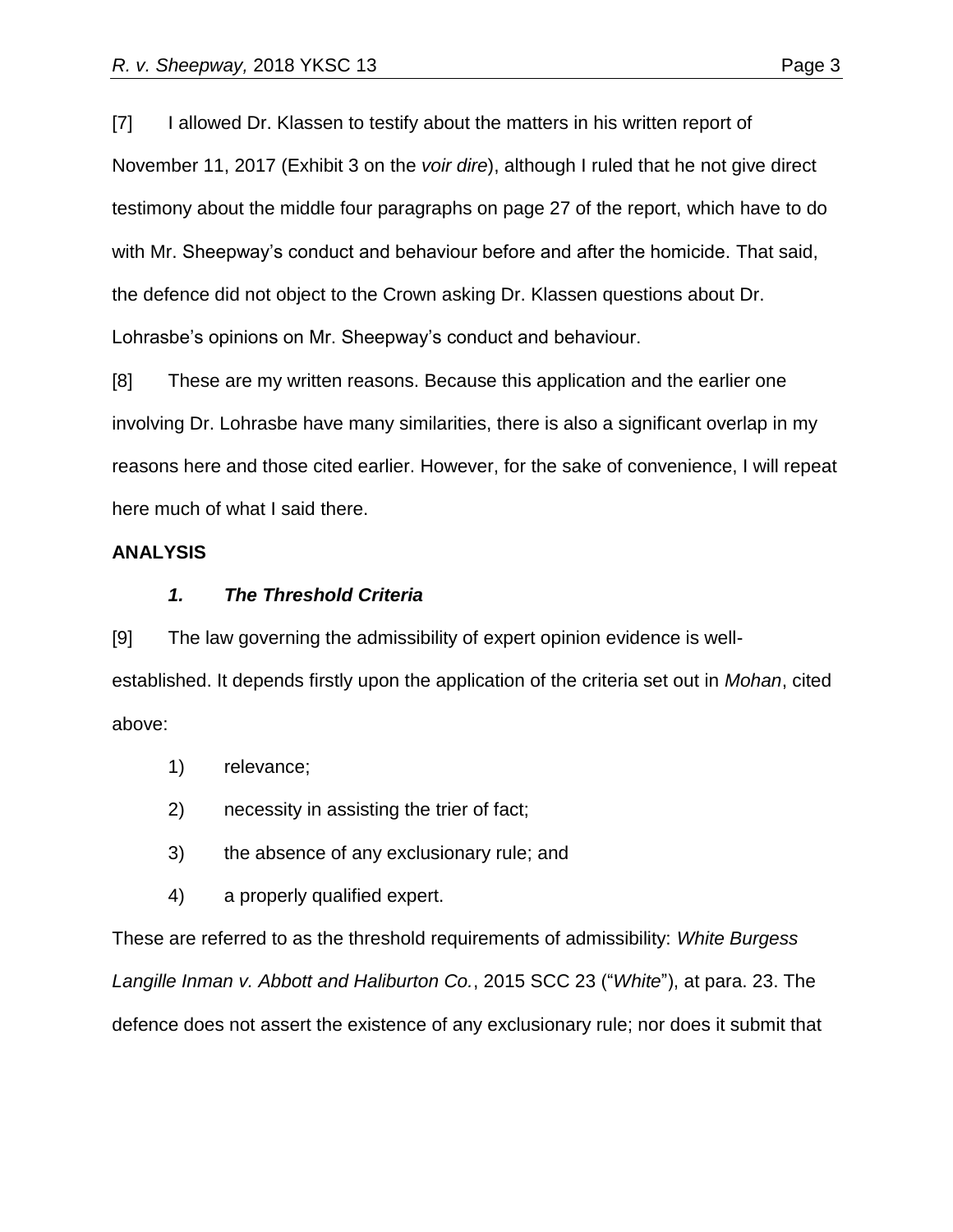Dr. Klassen is not a properly qualified expert. The defence only takes issue with the first two criteria.

[10] Even if the threshold criteria are all met, the court may also be required to engage in a second discretionary gatekeeping step, whereby the judge determines if the evidence is sufficiently beneficial to the trial process to warrant its admission despite the potential harm to the trial process that may flow from that admission (e.g. overwhelming or confusing the jury, or unduly lengthening the trial process): *White*, at para. 24; and *R. v. Abbey*, 2009 ONCA 624 ("*Abbey*").

[11] Defence counsel did make a submission that it would be prejudicial to Mr. Sheepway to admit Dr. Klassen's evidence in rebuttal. I will deal with that under the heading "Second Discretionary Gatekeeping Step".

#### *2. Relevance*

[12] Relevance at this threshold stage refers to "logical relevance": *White*, at para. 23. Evidence is logically relevant if it is so related to a fact in issue that it tends to establish its existence or non-existence: *Mohan*, cited above, at p. 21; and *Abbey*, cited above, at para. 82.

[13] Neither Dr. Lohrasbe nor Dr. Klassen are particularly of the view that Mr. Sheepway was intoxicated by cocaine at the time of the shooting. Nevertheless, both diagnosed him as having a substance use disorder for cannabis and also for cocaine. Having said that, both essentially agreed that Mr. Sheepway's cannabis use did not play a significant role in this homicide. Rather, both focused on his cocaine use disorder.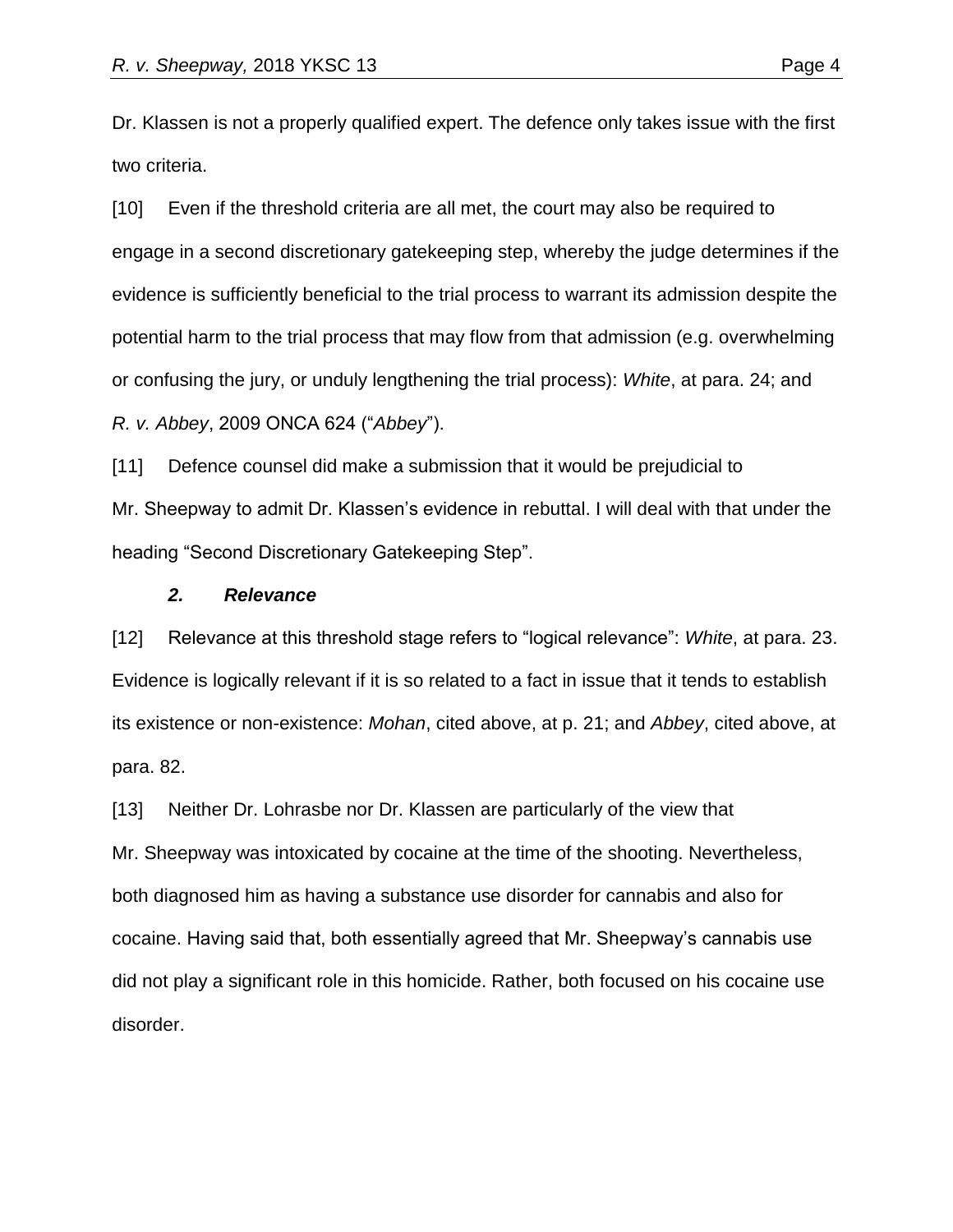[14] Dr. Lohrasbe gave evidence that it was "reasonable to hypothesize" that Mr. Sheepway was in an abnormal mental state in the days and hours before the homicide, and that his higher mental functions, including insight, perspective taking, judgment, and awareness of consequences, were likely impaired. Further, Dr. Lohrasbe opined that Mr. Sheepway would have been in a hyper-reactive state during the struggle with the gun, and that his capacity for making quick "rational" decisions, as well as for reflective thought, was almost surely very impaired.

[15] In his report, Dr. Klassen focused on Mr. Sheepway's conduct and behaviour immediately before and after the shooting, as well as on what he was thinking at the material times. He concluded that while Mr. Sheepway was under a great deal of stress at the time of the shooting, he was not suffering from any abnormal psychiatric or psychological state, such as hallucinations or delusions. Accordingly, in the absence of abnormal psychological phenomena, he candidly stated that his input as a forensic psychiatrist was neither relevant nor necessary. In other words, the Court could draw its own conclusions and inferences from its examination of Mr. Sheepway's words and acts, and that expert opinion in that regard is not required.

[16] That, submits defence counsel, is sufficient reason to deny the admissibility of Dr. Klassen's opinion. I disagree.

[17] First, it is not for Dr. Klassen to determine the admissibility of his evidence. Rather, that is my task.

[18] Second, as Dr. Lohrasbe's evidence unfolded, it became more and more obvious that the defence was not relying upon him to raise a simple intoxication defence. Rather, defence counsel asked Dr. Lohrasbe to focus more on the extent to which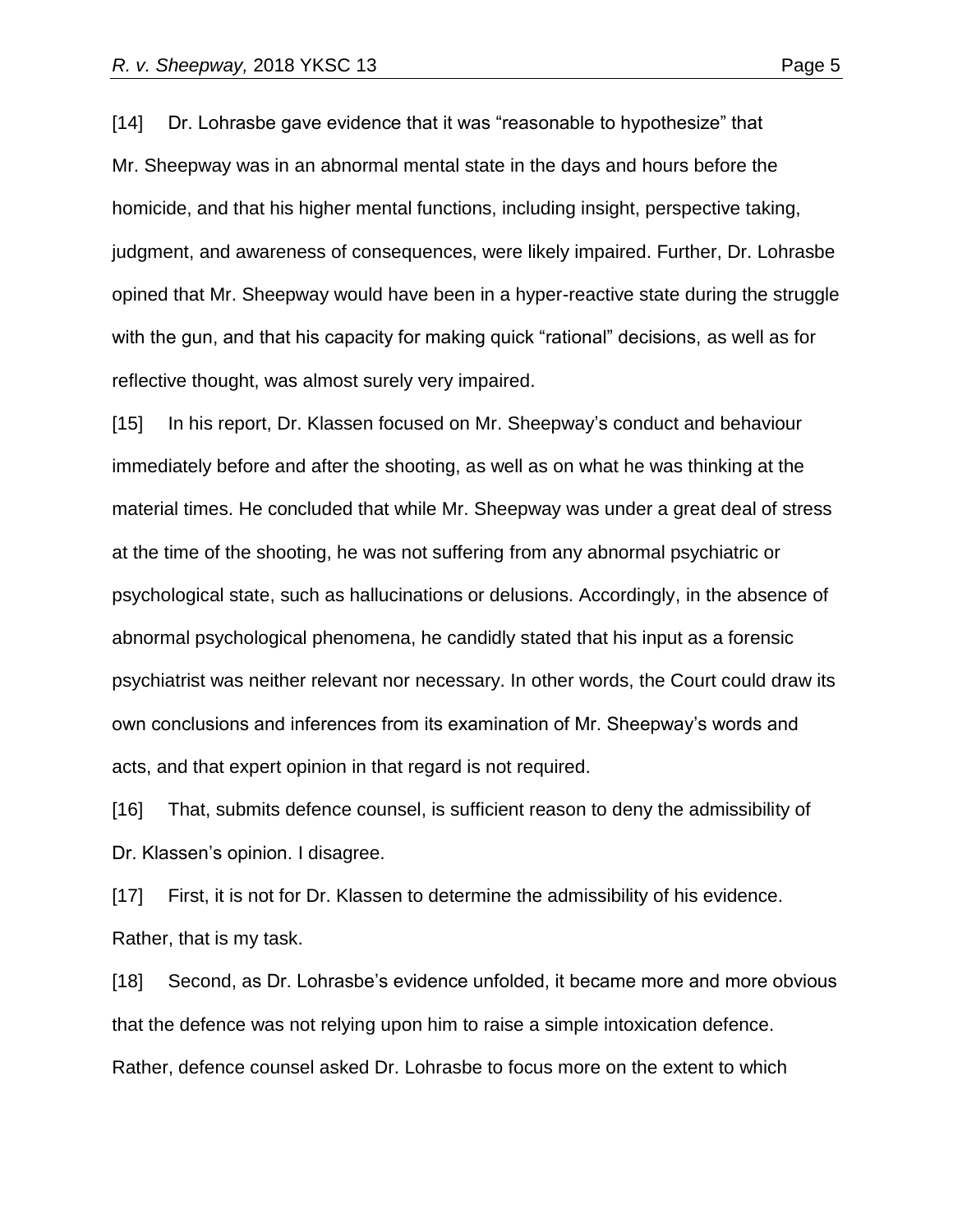Mr. Sheepway was hyper-reactive as a result of his cycles of binging and craving cocaine both before and after the shooting. In my ruling admitting Dr. Lohrasbe's evidence, I concluded that, as a matter of human experience and logic, his expertise on how crack cocaine misuse can lead to acutely abnormal mental functioning had a tendency to make the non-existence of the intent to murder more likely (para. 9). Dr. Klassen appears to have the same expertise and therefore his evidence is similarly logically relevant. Even if Dr. Klassen opines that at the end of the day that Mr. Sheepway was not suffering from an abnormal mental functioning at the time of the shooting, it is very relevant to me why he might arrive at that opinion. Further, even if Dr. Klassen's evidence in this regard potentially proves a negative, it is nevertheless logically relevant to the existence or non-existence of the intent to murder.

[19] Third, having admitted Dr. Lohrasbe's opinion, which favours the defence, it seems only fair that I allow the Crown the opportunity to introduce the counterpoint through Dr. Klassen, as well as giving Dr. Klassen the opportunity to explain his rather different methodology.

[20] Fourth, it must be remembered that the extent to which Mr. Sheepway was suffering from a cocaine use disorder at the time of the shooting is potentially relevant both to the issue of the intent to murder and the issue of planning and deliberation, which is required for a conviction on first-degree murder. Cocaine use, abuse, intoxication and craving apply separately to the issue of intent and the issue of planning and deliberation: *R. v. Brown*, 2015 ONCA 782, at para. 18. The degree of intoxication required to negative the capacity to plan and execute a murder may be less than the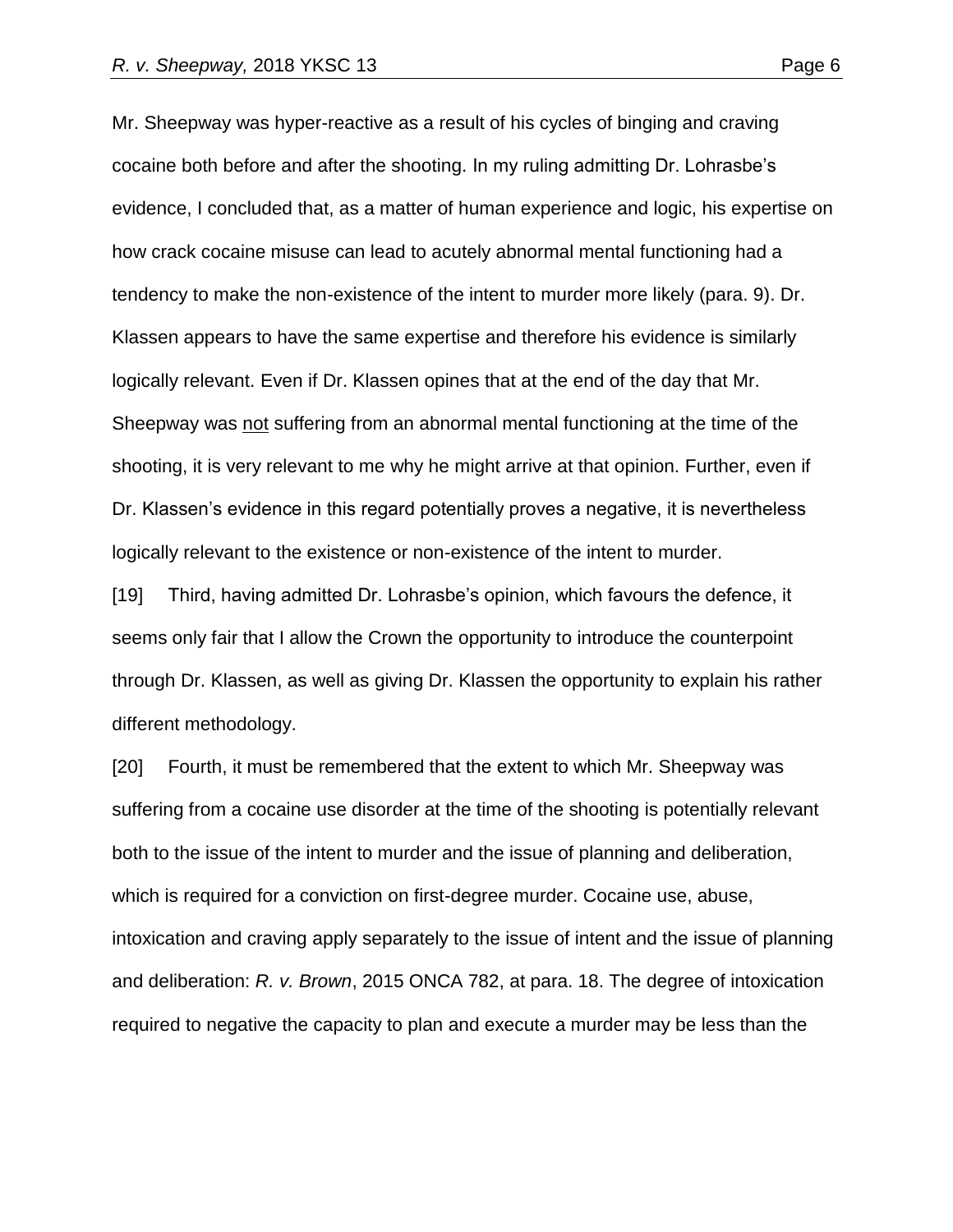degree required to negative intent to kill: *R. v. Wallen*, [1990] 1 S.C.R. 827, at para. 38.

This issue was not addressed by either Crown or defence counsel.

# *3. Necessity*

[21] The nature of this criterion is described in *Mohan* as follows:

This pre-condition is often expressed in terms as to whether the evidence would be helpful to the trier of fact. The word "helpful" is not quite appropriate and sets too low a standard. However, I would not judge necessity by too strict a standard. What is required is that the opinion be necessary in the sense that it provides information "which is likely to be outside the experience and knowledge of a judge or jury"… In order for expert evidence to be admissible "[t]he subjectmatter of the inquiry must be such that ordinary people are unlikely to form a correct judgment about it, if I am assisted by persons with special knowledge" … (my emphasis)

- [22] Absolute necessity is not required: *R. v. Violette*, 2008 BCSC 920, at para. 45.
- [23] In *R. v. K. (A.)* (1999), 45 O.R. (3d) 641 (C.A.), Charron J.A. (as she then was)

explained the necessity criterion, at para. 93, as follows

[93] Where the subject matter of the opinion evidence is technical in nature, it is usually easy to meet the criterion of necessity. No one would dispute that the trier of fact is likely to need expert assistance in understanding the engineering principles involved in the construction of a bridge. However, in cases such as this one, where the proposed opinion evidence is about human behaviour, it is much more difficult to decide whether the opinion will provide information which is likely to be outside the experience of the trier of fact, or whether the trier of fact is unlikely to form a correct judgment about the matter in issue. It is up to the trial judge in each case to make a judgment call on this issue in the context of the particular case and his or her judgment is entitled to deference. … (my emphasis)

[24] Once again, defence counsel relies heavily on the fact that Dr. Klassen candidly

stated in his written report that he did not feel his input as a forensic psychiatrist is

necessary to interpret Mr. Sheepway's words and actions, as they did not fall within the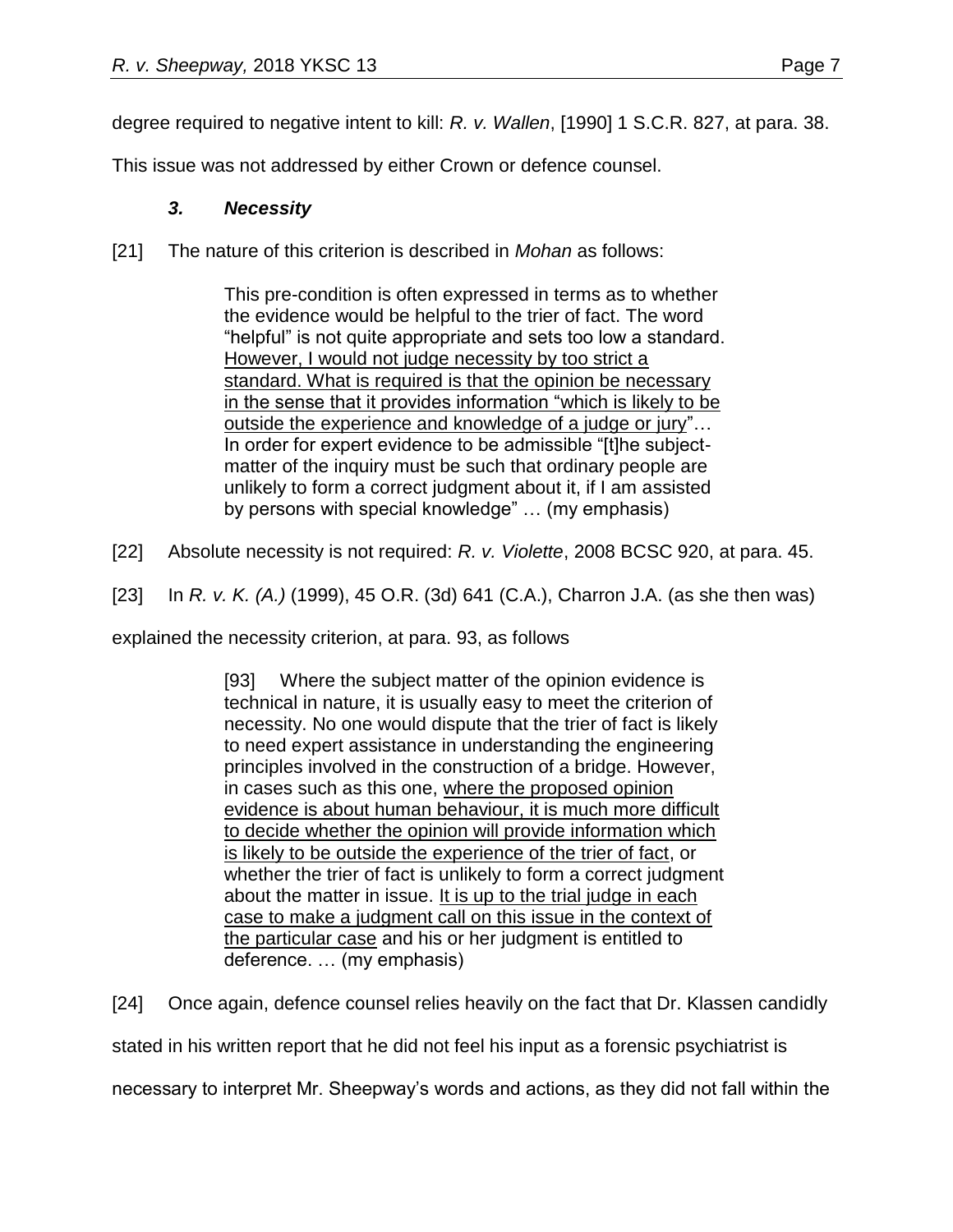realm of abnormal psychological phenomena. In my view, this oversimplifies the matter. It is my job, and not Dr. Klassen's, to determine whether, as a matter of trial fairness, his opinion is admitted. I repeat, having admitted Dr. Lohrasbe's evidence on the basis that it is both relevant and necessary, it seems only fair to allow the Crown to adduce the counterpoint through Dr. Klassen.

[25] Further, I repeat that even if Dr. Klassen is of the opinion at the end of the day that Mr. Sheepway was not suffering from an abnormal psychological or psychiatric state at the time of the shooting, given his significant expertise in this area, which is outside my experience as a trier of fact, I am curious to understand more about why he comes to that conclusion, notwithstanding the evidence of cocaine abuse and craving. [26] Finally on this point, I did not understand Dr. Klassen to opine expressly on whether Mr. Sheepway's cocaine abuse and craving had any impact upon his ability to plan and deliberate this homicide, as that is directly relevant to the charge of firstdegree murder. Presumably, he could be asked more about this issue during his testimony. I certainly do not have the experience to draw any conclusions in that regard without the assistance of an expert.

#### *4. The Secondary Gatekeeping Step*

[27] Defence counsel submitted that if Dr. Klassen offers an expert opinion based principally upon his observations of Mr. Sheepway's words and conduct, in the absence of any abnormal psychiatric or psychological phenomena, then Dr. Klassen will be usurping my function as a trier of fact. In other words, counsel submitted that Dr. Klassen's conclusions in his written report essentially make the Crown's final